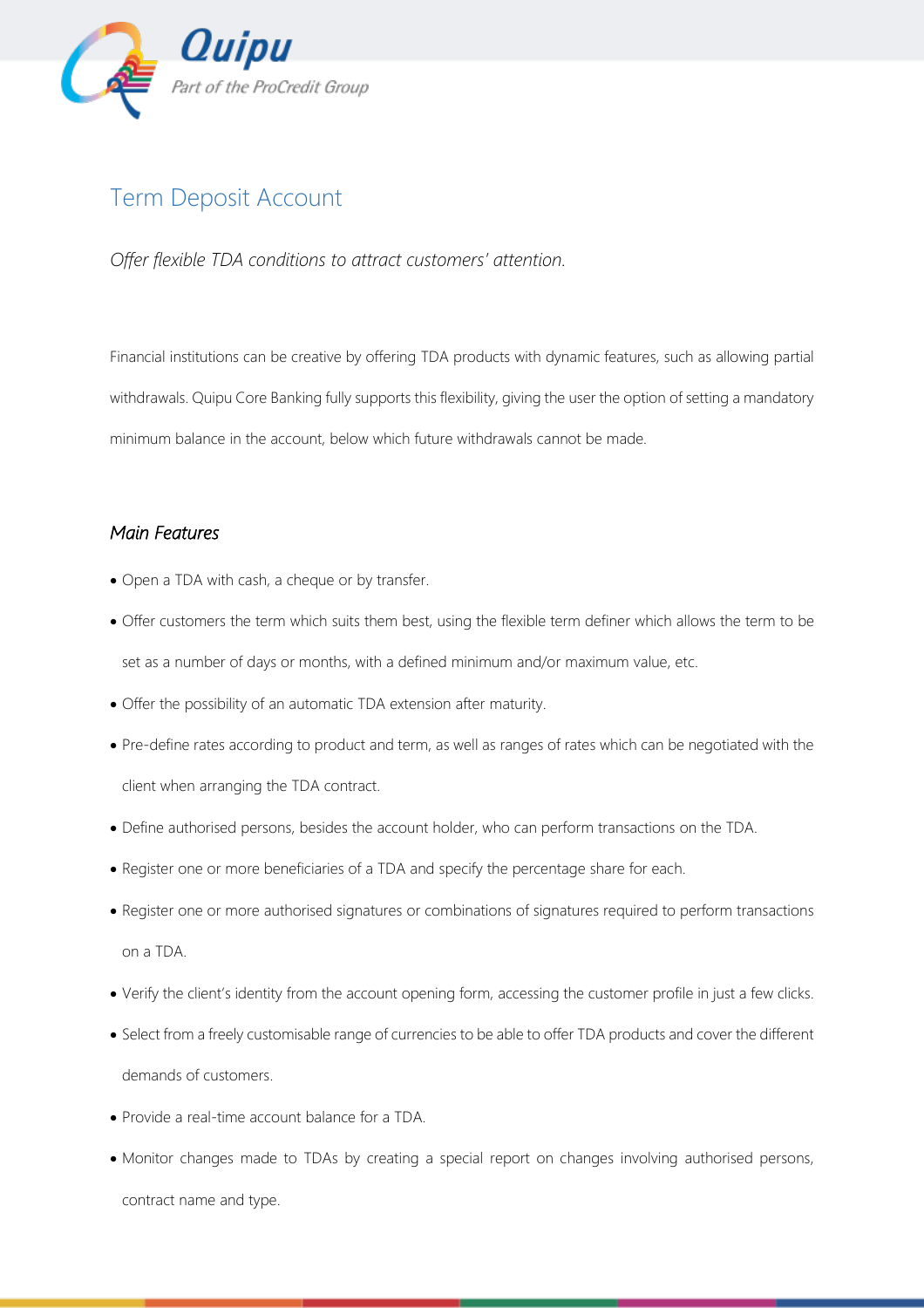

- Close a TDA quickly and easily at maturity using a simple account closure process.
- Link a related (reference) account to the TDA which is to be used for interest payments, monthly top-up payments, partial withdrawals, etc.
- Set amount restrictions per product, by establishing a minimum and/or a maximum amount to be deposited initially by the customer.
- Define a mandatory minimum balance to offer customers the possibility of making partial withdrawals, subject to maintaining the mandatory balance in the TDA.
- Set multiple parameters: term deposit products will always have three interrelated components interest rate, term and amount – whose values are allowed to vary within specific ranges.
- Allow negotiable interest rates which can be applied by authorised users according their approval level.
- Flexible application of new interest rates, even if a TDA is already open.
- Accrue interest from the very first day of opening the TDA.
- Modify the auto-extension feature for an existing TDA according to the client's wishes (toggle off/on).
- Allow automatic extension with the original conditions, keeping the same interest rates which were valid at the time of opening.
- Define a variety of interest payment frequencies when the interest is not capitalised: payment at maturity, monthly, quarterly, in advance, etc.
- Apply penalties for customers who do not comply with one or more of the TDA's agreed predefined conditions; Quipu Core Banking offers different schemes for calculating the penalty, ranging from very simple to very complex.
- Adjust the maturity of a TDA if it falls on a non-working day or public holiday; interest will also be accrued on the non-working days and the adjusted maturity date will be accurately reflected in the registration form as well as in the legal agreement.
- Define the special features of a step-up deposit, a variation on a standard deposit: the maturity of a TDA can be split into groups of equal or unequal periods, and within each period different product parameters